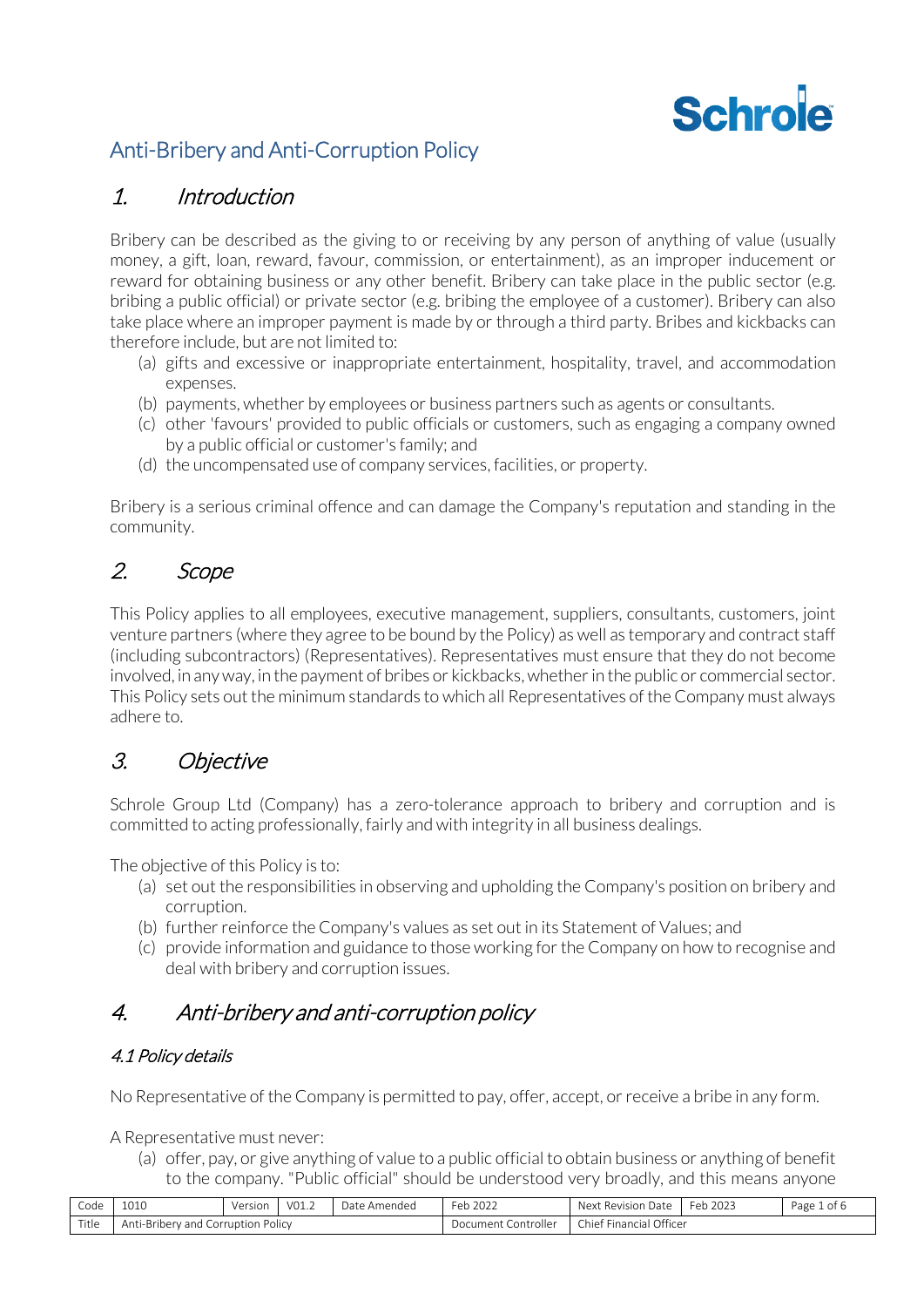

paid directly or indirectly by the government or performing a public function, including officials of state-owned enterprises and public international organisations.

- (b) attempt to induce a public official, whether local or foreign, to do something illegal or unethical.
- (c) pay any person when you know, or have reason to suspect, that all or part of the payment may be channelled to a public official. You should therefore be careful when selecting third parties, such as agents, contractors, subcontractors, and consultants.
- (d) offer or receive anything of value as a "quid pro quo" in relation to obtaining business or awarding contracts. Bribery of "public officials" is a serious matter, but bribery of those working in the private sector is also illegal and contrary to the Company's Code of Conduct.
- (e) establish an unrecorded (slush) fund for any purpose.
- (f) otherwise use illegal or improper means (including bribes, favours, blackmail, financial payments, inducements, secret commissions, or other rewards) to influence the actions of others; or offering anything of value when you know it would be contrary to the rules of the recipient's organisation for the recipient to accept it.
- (g) make a false or misleading entry in the company books or financial records.
- (h) act as an intermediary for a third party in the solicitation, acceptance, payment or offer of a bribe or kickback.
- (i) so-called "facilitation" or "grease" payments are prohibited. Such payments should not be made to public officials, even if they are nominal in amount and/or common in a particular country.
- (j) do anything to induce, assist or permit someone else to violate these rules; and
- (k) ignore, or fail to report, any suggestion of a bribe.

As well as complying with the specific prohibitions in this Policy, Representatives must exercise common sense and judgement in assessing whether any arrangement could be perceived to be corrupt or otherwise inappropriate.

#### 4.2 Agents and Intermediaries

Representatives should not hire an agent, consultant or other intermediary if they have reason to suspect that they will pay bribes on the Company's behalf.

Representatives should seek to ensure that any third parties that are hired will not make, offer, solicit, or receive improper payments on behalf of the Company. All fees and expenses paid to third parties should represent appropriate and justifiable remuneration for legitimate services to be provided and should be paid directly to the third party. Accurate financial records of all payments must be kept.

All business units should adopt appropriate procedures directed towards ensuring that their arrangements with third parties do not expose them to non-compliance with this Policy. Such procedures should assist Representatives in determining whether third parties present a corruption risk and, if so, what steps should be taken to address that risk. This may include, in cases where a third party is engaged to act on behalf the Company:

- (a) to solicit new business.
- (b) to interact with public officials; or
- (c) in other high-risk situations.

Representatives must also be aware of factors which suggest the third party may pose a high corruption risk and consult with their line managers to assess whether there is a need for enhanced due diligence and monitoring, or whether a proposed relationship should not proceed.

#### 4.3 Gifts, entertainment, and hospitality

| Code                                        | <b>1010</b> | Version | V01.2 | Date Amended | Feb 2022            | Next<br>Date<br>. Revision | Feb<br>2023 د | Page 2 of 6 |
|---------------------------------------------|-------------|---------|-------|--------------|---------------------|----------------------------|---------------|-------------|
| Title<br>Anti-Bribery and Corruption Policy |             |         |       |              | Document Controller | Officer<br>Chief Financial |               |             |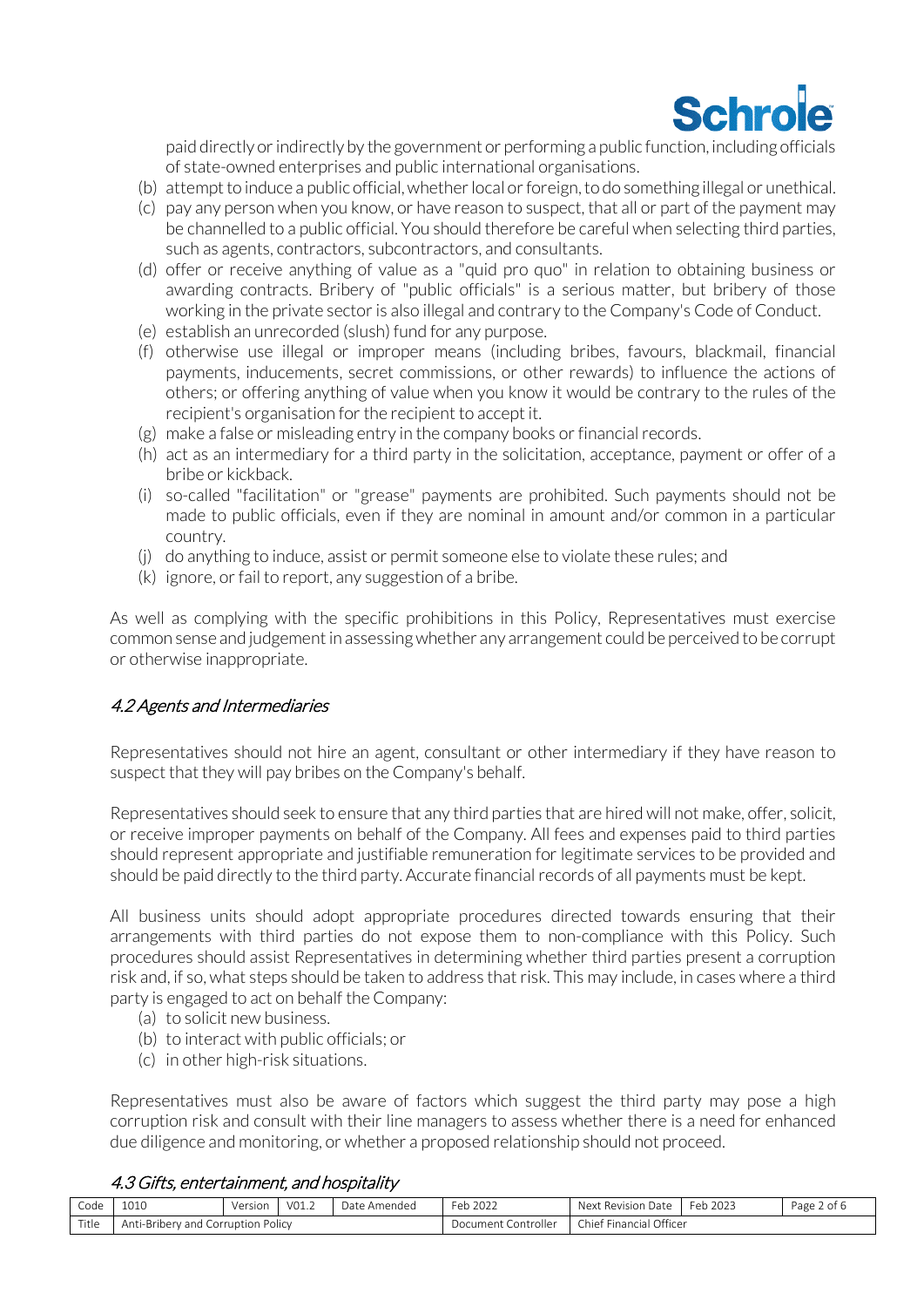

The Company prohibits the offering of acceptance of gifts, entertainment or hospitality in circumstances which would be considered to give rise to undue influence. All Representatives must notify the Company Secretary or Managing Director of any gifts and/or benefits, either offered or accepted and valued at AUD\$500 or more, to safeguard and make transparent their relationships and dealings with third parties.

#### 4.4 Charitable and political donations

The Company does not make political donations or payments.

Charitable donations can in some circumstances be used as a disguise for bribery, e.g. where a donation is provided to a 'charity' which is controlled by a public official who can make decisions affecting the Company. Therefore, whilst the Company supports community outreach and charitable work, recipients must be subject to a suitable due diligence and approval process in all circumstances. It must be clear who the actual recipient of the donation is and for whose benefit the donation is ultimately made.

#### 4.5 Mergers and acquisitions

An anti-corruption due diligence on companies which the Company is considering acquiring should be performed during the overall due diligence process. The following risk areas should be considered during the due diligence process:

- (a) an entity's control environment: policies, procedures, employee training, audit environment and whistle-blower issues.
- (b) any ongoing or past investigations (government or internal), adverse audit findings (external or internal), or employee discipline for breaches of anti-corruption law or policies.
- (c) the nature and scope of an entity's government sales and the history of significant government contracts or tenders. Risks include improper commissions, side agreements, cash payments and kickbacks.
- (d) an entity's important regulatory relationships, such as key licenses, permits, and other approvals. Due diligence in that context would focus on employees who interact with these regulators, and whether there are any fees, expediting payments, gifts, or other benefits to public officials.
- (e) travel, gifts, entertainment, educational or other expenses incurred in connection with marketing of products or services, or in connection with developing and maintaining relationships with government regulators. Diligence in this area would include examining expense records, inspection or training trips, and conference attendee lists and expenses.
- (f) an entity's relationships with distributors, sales agents, consultants, and other third parties and intermediaries, particularly those who interact with government customers or regulators; and
- (g) an entity's participation in joint ventures or other teaming arrangements that have significant government customers or are subject to significant government regulation.

#### 4.6 Reporting bribery and suspicious activity

If you become aware of any actual or suspected breach of this Policy or if you are ever offered any bribe or kickback, you must report this to the Authorised Officer (see [Schedule](#page-5-0) 1). Processes are in place to ensure that such complaints are investigated, and appropriate action taken. The Company will not permit retaliation of any kind against any Representative for making good faith reports about actual or suspected violations of this Policy. These processes apply to all Representatives of the Company.

| Code  | 1010                                        | Version | VO1.6 | Date<br>: Amended | $\sim$<br>Feb 2022         | Next<br>Revision<br>n Date          | 2023<br>Feb | Page 3 of 6 |
|-------|---------------------------------------------|---------|-------|-------------------|----------------------------|-------------------------------------|-------------|-------------|
| Title | ≅Policv<br>-Bribery and Corruption<br>Anti- |         |       |                   | Controller<br>. Jocument 1 | ' Officer<br>Chief Fir<br>Financial |             |             |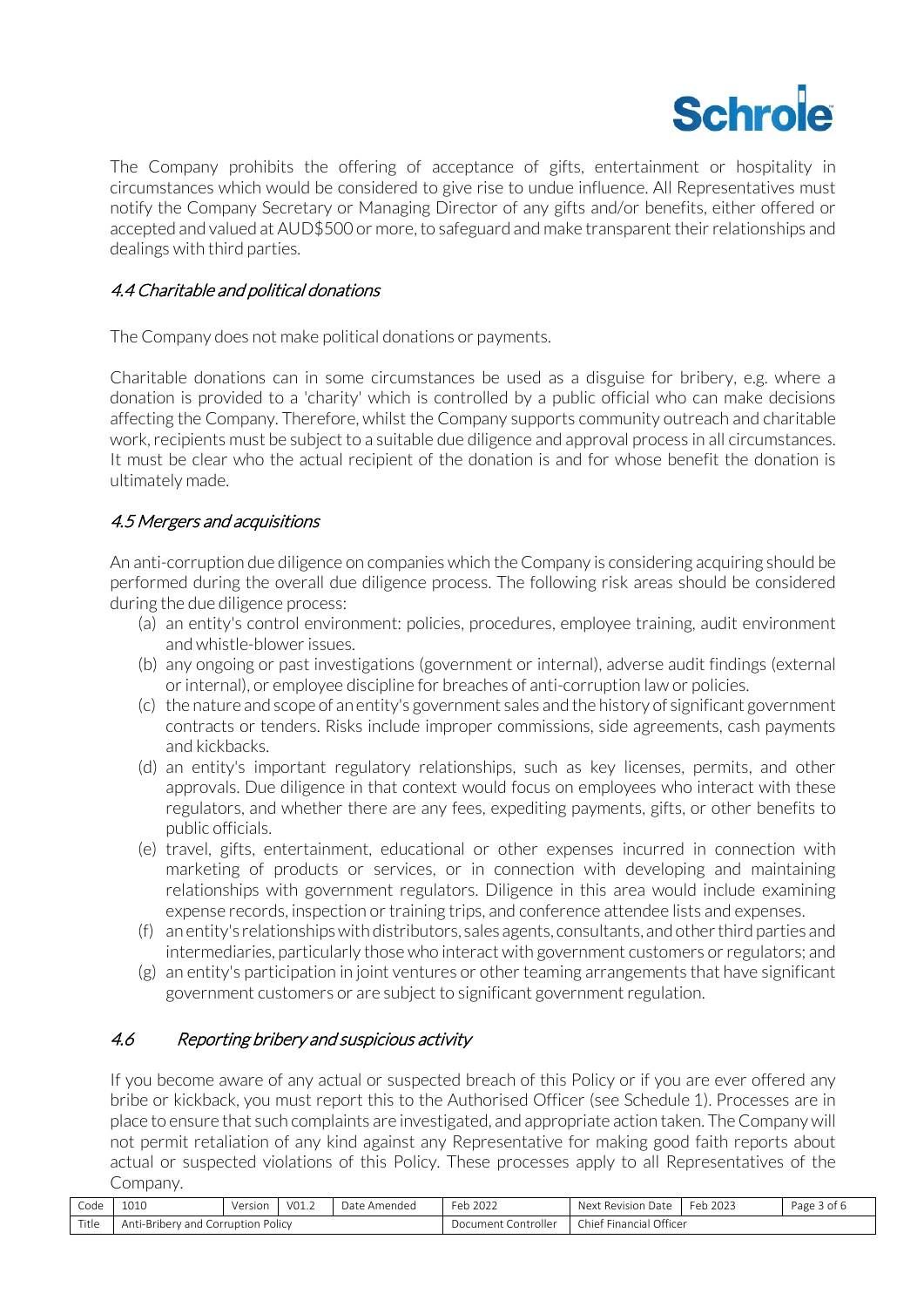

Whistleblowing reports should be made in accordance with the Company's Whistle-blower Protection Policy. Matters which may be reported to the Authorised Officers include (but are not limited to):

- (a) conduct which is inconsistent with the Company stated vision, its Code of Conduct, policies, and procedures.
- (b) violation of law.
- (c) abuse of company resources and assets.
- (d) danger to health and safety of any individual.
- (e) deliberate concealment of information.
- (f) fraud, corruption, bribery, extortion, and theft.
- (g) financial misconduct.
- (h) unfair discrimination; and
- (i) attempt to suppress or conceal information relating to any of the above.

The Company expects all Representatives whether full-time, part-time, or temporary acting in good faith to report unethical or fraudulent conduct without fear or favour.

Customers and suppliers are also encouraged to report unethical and fraudulent activities and (in the case of customers) activities that could constitute, or could be perceived to be, collusion or price fixing.

Representatives have an obligation to report suspected or potential breaches of this Policy to the Authorised Officer. All information and reports to an Authorised Officer will be dealt with in a responsible and sensitive manner.

# 5. Roles and Responsibilities

It is the responsibility of all Representatives to know and adhere to this Policy.

The Board have direct responsibility for the Policy, for maintaining it and for providing advice and guidance on its implementation.

All business unit managers are directly responsible for implementing the Policy within their business areas, and for adherence by their staff.

The Board must ensure that managers and employees likely to be exposed to bribery and corruption are trained to recognise and deal with such conduct in accordance with this Policy.

# 6. Compliance

Representatives are required to familiarise and fully comply with this Policy.

Any Representative who fails to comply with the provisions as set out above or any amendment thereto, may be subject to appropriate disciplinary or legal action.

The Company's policies, standards, procedures, and guidelines comply with legal, regulatory, and statutory requirements.

The Board is responsible for reviewing this Policy to determine its appropriateness to the needs of the Company from time to time.

| Code  | 1010                                         | Version | V01.2 | Date Amended | Feb 2022            | Next<br>t Revision Date       | Feb 2023 | Page 4 of 6 |
|-------|----------------------------------------------|---------|-------|--------------|---------------------|-------------------------------|----------|-------------|
| Title | Anti-Bribery and<br><b>Corruption Policy</b> |         |       |              | Document Controller | Financial Officer<br>Chief Fi |          |             |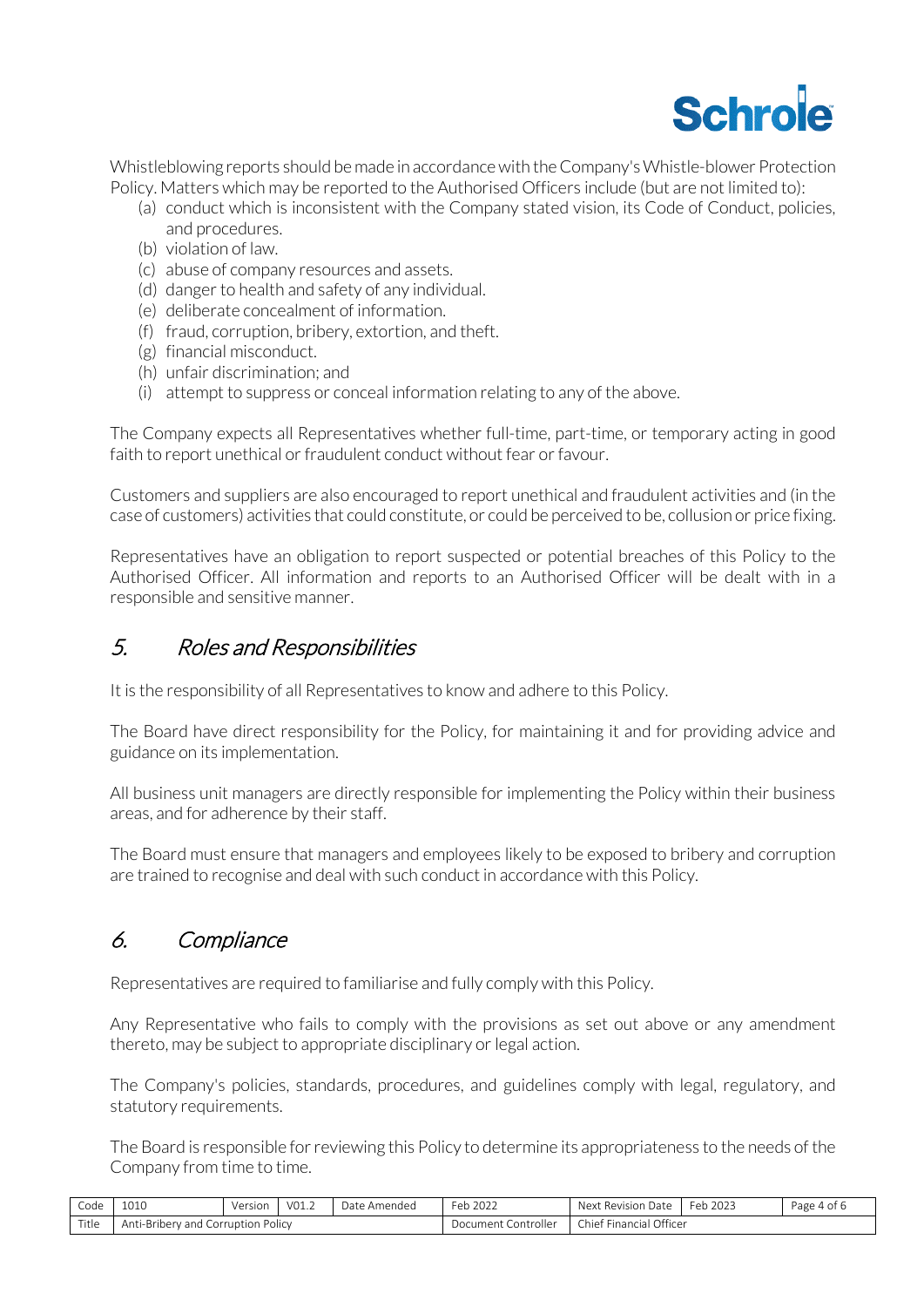

This Policy may be amended from time to time at the sole discretion of the Company.

# 7. Enquiries

Enquiries about this Policy should be directed to the Company Secretary or the Managing Director.

# 8. Related Documents

Code of Conduct

Whistle-blower Protection Policy

| Code  | 1010<br>⊥∪⊥∪                                      | Version | VO1.2 | Jate<br>Amendec | 222<br>Feb 202 $\angle$ | Next<br>I)ate<br>Revision<br>. .         | 2023<br>Feb | Page 5 of 6 |
|-------|---------------------------------------------------|---------|-------|-----------------|-------------------------|------------------------------------------|-------------|-------------|
| Title | Policy<br>Corruption<br>.-Briberv<br>Λn'<br>/ and |         |       |                 | :ontroller<br>Document  | Officer<br>$\sim$<br>: Financial<br>hiet |             |             |